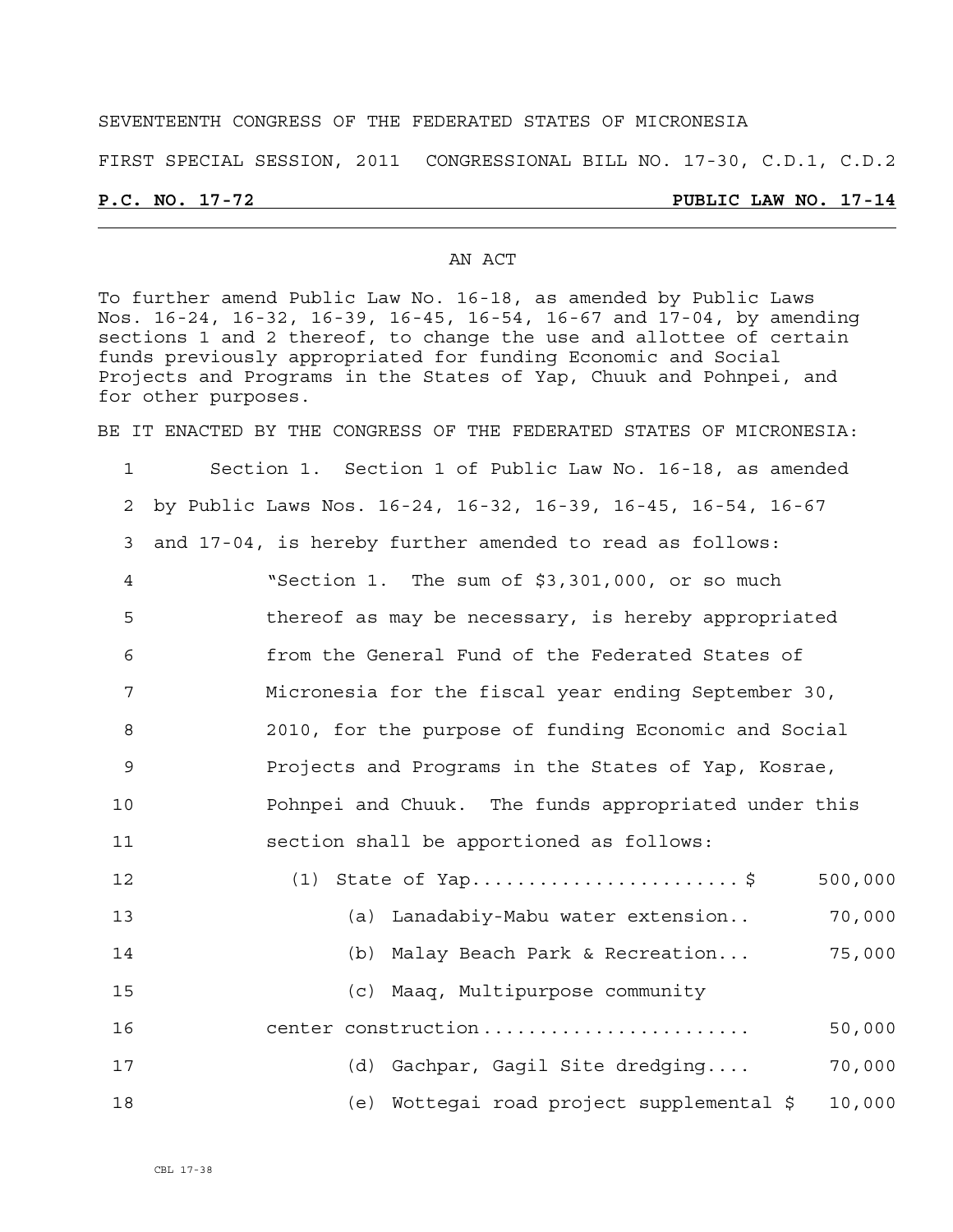| $\mathbf{1}$ | (f) Falalus seawall project                  |         |
|--------------|----------------------------------------------|---------|
| 2            | supplemental                                 | 10,000  |
| 3            | (g) Seliap & Tegailap outboard motors        |         |
| 4            | supplemental                                 | 7,000   |
| 5            | (h) Talnghith Village Basketball             |         |
| 6            | court repair                                 | 30,000  |
| 7            | (i) Purchase of sail material                | 15,000  |
| 8            | (j) Yap State Copra subsidy                  | 30,000  |
| 9            | (k) Matching fund for Fais Island            |         |
| 10           | reforestation program and alternate food     |         |
| 11           | source development                           | 25,000  |
| 12           | (1) Satawal Island Solar                     |         |
| 13           | project equipment repair/purchase            | 28,000  |
| 14           | (m) Lamotrek community                       |         |
| 15           | center supplemental                          | 10,000  |
| 16           | (n) Meerur Village women center              | 50,000  |
| 17           | PROVIDED THAT in-kind services/contributions |         |
| 18           | or additional funds needed to complete these |         |
| 19           | projects for the State of Yap shall be       |         |
| 20           | provided by the respective communities.      |         |
| 21           | (0) Yap State Summer Youth Program           |         |
| 22           |                                              | 20,000  |
| 23           | State of Kosrae<br>(2)                       | 495,000 |
| 24           | (a) B.A. Degree Scholarship Program          | 80,000  |
| 25           | (b) KHS Lunch Program\$                      | 35,000  |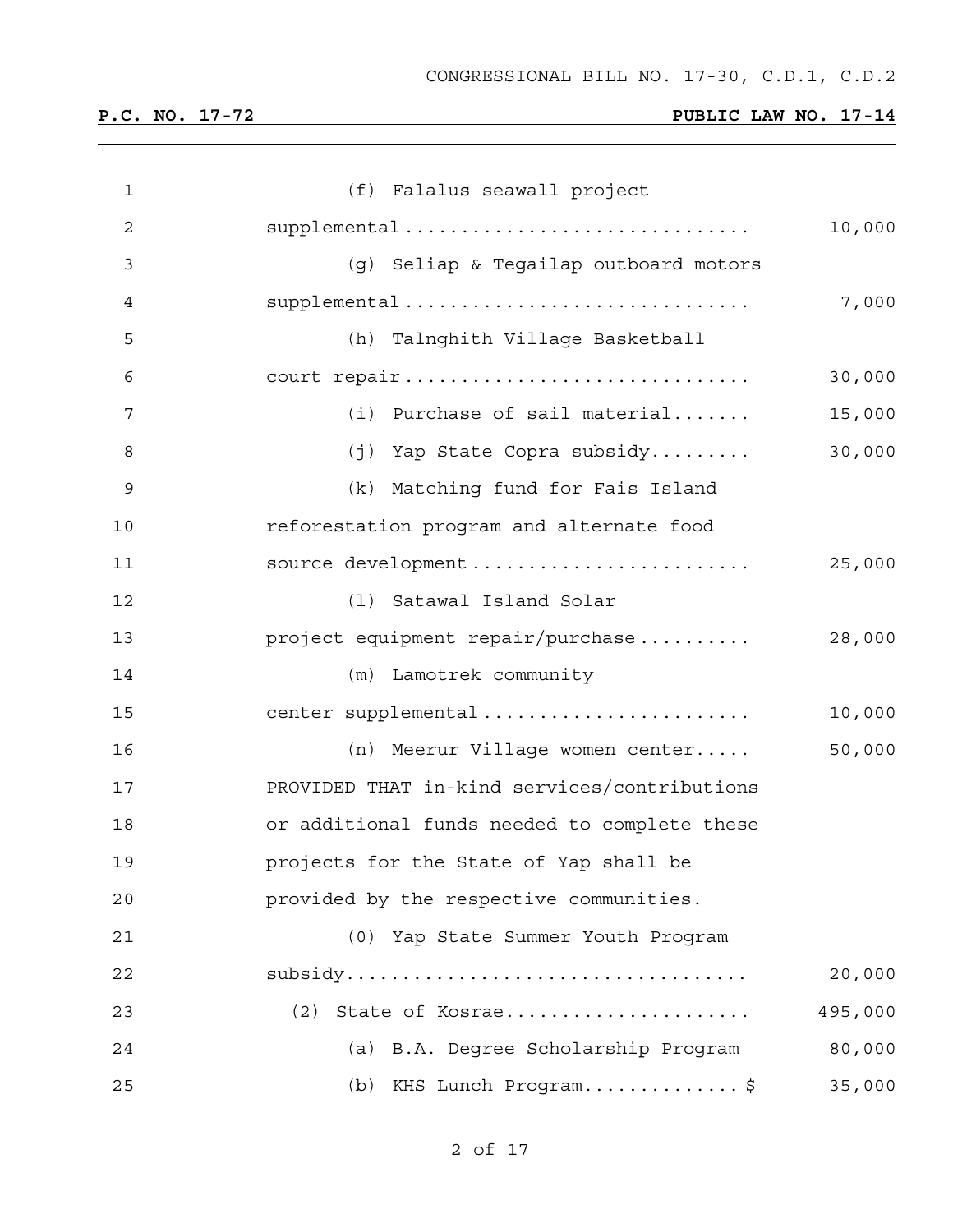| P.C. |  | NO. 17-72 |  |  |  |  |
|------|--|-----------|--|--|--|--|
|------|--|-----------|--|--|--|--|

## **PUBLIC LAW NO. 17-14**

| 1  | (c) We-Care Referral Program                                            | 35,000 |
|----|-------------------------------------------------------------------------|--------|
| 2  | (d) Kosrae Visitors Bureau                                              |        |
| 3  | (travel and promotion)                                                  | 10,000 |
| 4  | (e) Kosrae Mediation Program                                            | 5,000  |
| 5  | (f) Kosrae Women Association                                            | 5,000  |
| 6  | (g) V6AJ Radio Station                                                  |        |
| 7  | (Equipments/Operation)                                                  | 3,000  |
| 8  | (h) Municipal Governments'                                              |        |
| 9  |                                                                         | 40,000 |
| 10 | (i) Project Management                                                  | $-0-$  |
| 11 | (j) Walung community water system                                       | 10,000 |
| 12 | (k) Kosrae State Government subsidy,                                    |        |
| 13 | PROVIDED THAT the funds shall be allocated                              |        |
| 14 | during the January 2010 Regular Session                                 | $-0-$  |
| 15 | (1) Bridge Construction                                                 |        |
| 16 | (Finkol, Utwa Municipality)                                             | 9,000  |
| 17 | (m) Kosrae Export Council subsidy                                       | 15,000 |
| 18 | (n) Secondary/Farm roads improvement                                    |        |
| 19 | (i) Lelu Municipality                                                   | 30,000 |
| 20 | Tafunsak Municipality<br>(iii)                                          | 30,000 |
| 21 | (iii) Malem Municipality                                                | 25,000 |
| 22 | (iv) Utwa Municipality                                                  | 25,000 |
| 23 | NAC operation/equipments<br>(0)                                         | 43,000 |
| 24 | Fwinyalu, Utwa Seawall<br>(p)                                           |        |
| 25 | $improvement \ldots \ldots \ldots \ldots \ldots \ldots \ldots \ldots \$ | 12,000 |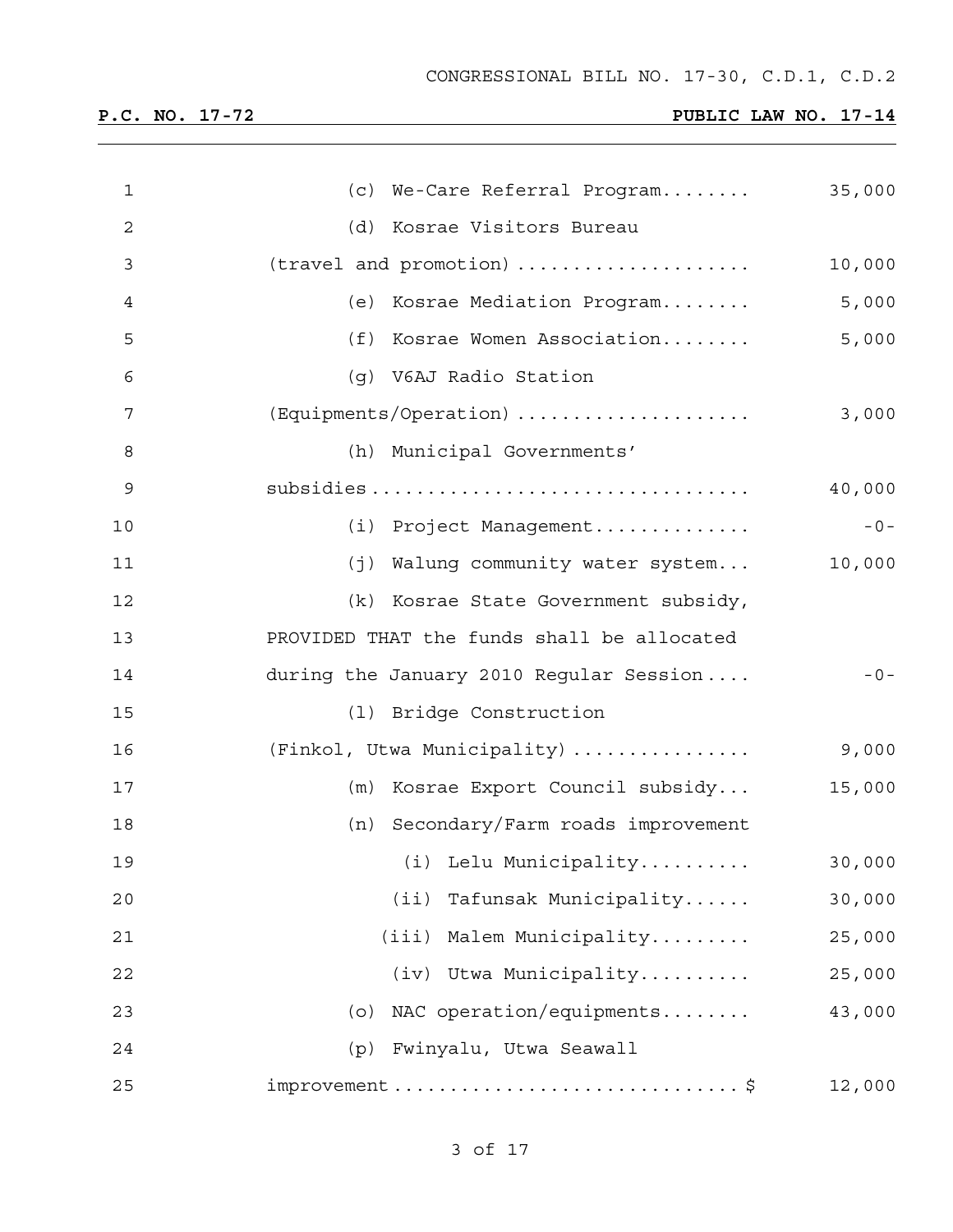| $\mathbf 1$    | (q) Kosrae special parents network        | 5,000   |
|----------------|-------------------------------------------|---------|
| $\overline{2}$ | (r) Puksrung, Utwa bridge/farm            |         |
| 3              | road improvement                          | 15,000  |
| 4              | (s) PIDB (Kosrae State equity             |         |
| 5              | contribution to Pacific Islands           |         |
| 6              | Development Bank)                         | 38,000  |
| 7              | (t) Yela Environment Landowners           |         |
| 8              | Authority                                 | 5,000   |
| 9              | (u) Kosrae Women Association Meeting      |         |
| 10             |                                           | 20,000  |
| 11             |                                           | 970,000 |
| 12             | (a) At-Large                              |         |
| 13             | (i) Purchase of Police Vehicles.          | 50,000  |
| 14             | (ii) Pohnpei Utilities Corporation,       |         |
| 15             | (funds shall be used to defray cost of    |         |
| 16             | purchase or repair of equipments and      |         |
| 17             | personal safety gears and tools used for  |         |
| 18             | power distribution services)              | 50,000  |
| 19             | (iii) Pohnpei Housing Authority           |         |
| 20             | (cost related to the extension            |         |
| 21             | of the Authority's services)              | 50,000  |
| 22             | (iv) Pohnpei Transportation               |         |
| 23             | Authority, (funds shall be used to defray |         |
| 24             | the cost of repairs and parts for road    |         |
| 25             | construction equipments) \$               | 25,000  |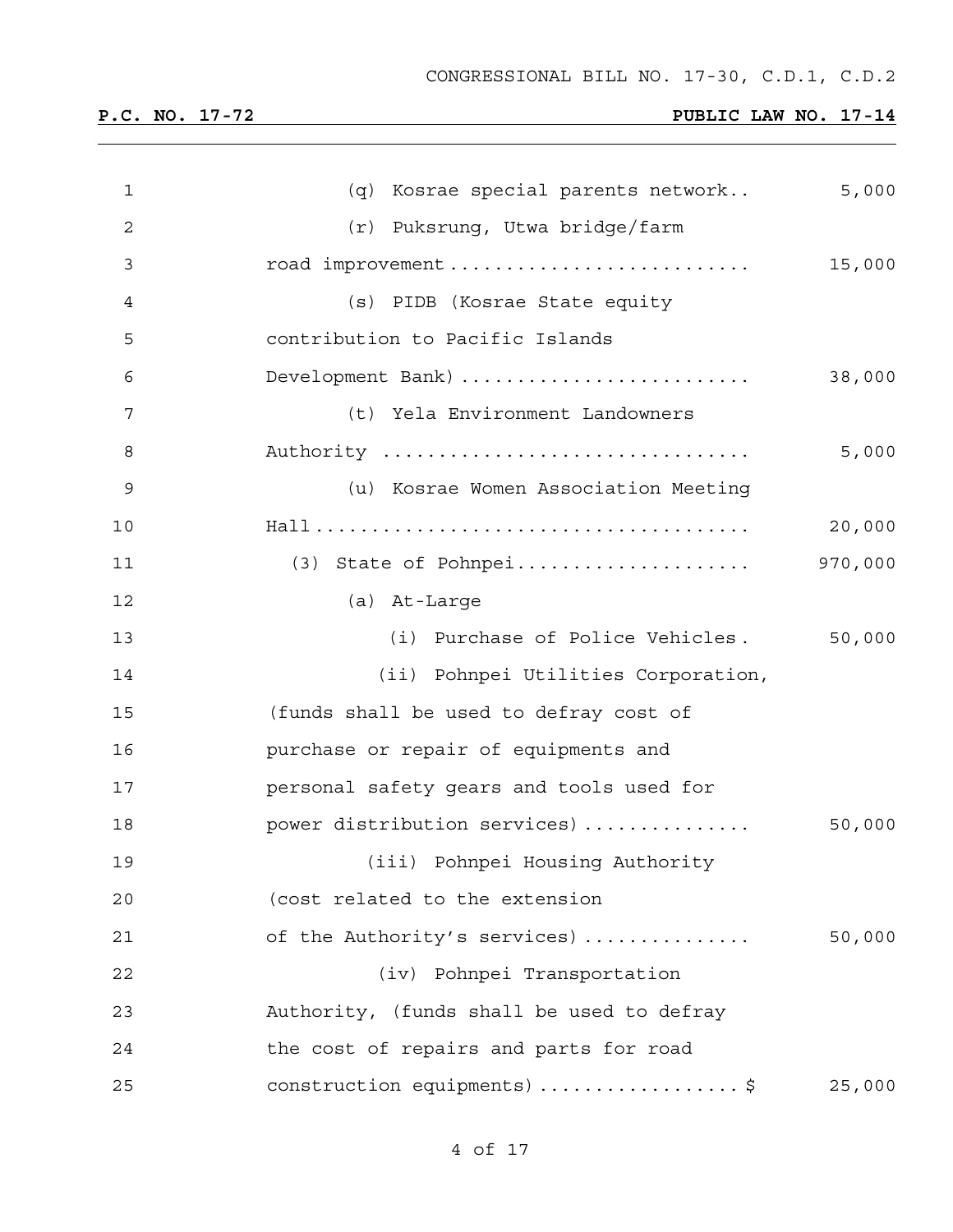| $\mathbf 1$  | (v) Purchase of School buses                    |         |
|--------------|-------------------------------------------------|---------|
| $\mathbf{2}$ | and other related costs (freight and            |         |
| 3            | terminal handling charges, purchase of          |         |
| 4            | spare parts and repair and labor costs and      |         |
| 5            | POL and operation)                              | 20,000  |
| 6            | (vi) Water Well Drilling                        | 10,000  |
| 7            | (vii) Nett Elementary School                    |         |
| 8            |                                                 | 10,000  |
| 9            | (viii) Pohnpei Fish Market                      |         |
| 10           | incentive grant                                 | 5,000   |
| 11           | (ix) Poultry farm development                   |         |
| 12           |                                                 | 15,000  |
| 13           | (x) Pohnpei roads improvement,                  |         |
| 14           | including clearing of trees on road sides, over |         |
| 15           | hanging branches over Pohnpei main road         | 15,000  |
| 16           | (b) Election District No. 1                     | 220,000 |
| 17           | (i) Lewetik Road                                |         |
| 18           | (Paving or Concrete)                            | 100,000 |
| 19           | (ii) COM - Tomara Road                          |         |
| 20           | (Paving or Concrete)                            | 80,000  |
| 21           | (iii)<br>Graduate scholarship                   | 20,000  |
| 22           | Project Management<br>(iv)                      | $-0-$   |
| 23           | Lewetik Road upgrade<br>(v)                     | 14,000  |
| 24           | Vehicle purchase<br>(vi)                        | 5,400   |
| 25           | Soledi road construction\$<br>(vii)             | 600     |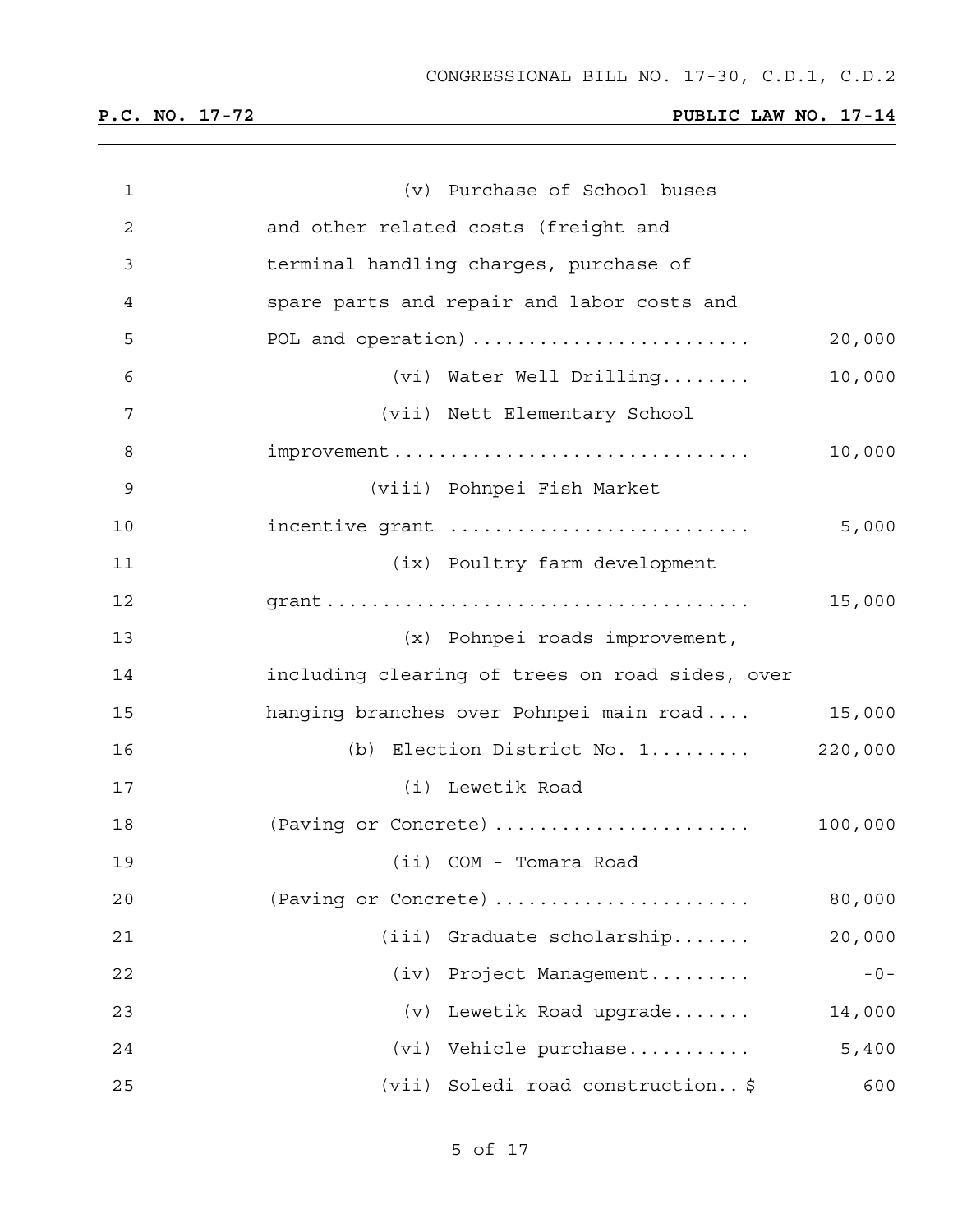| $\mathbf{1}$ | (c) Election District No. 2                      | 250,000 |
|--------------|--------------------------------------------------|---------|
| $\sqrt{2}$   | (i) Pohn Al Lap Water Tank                       | $-0-$   |
| 3            | (ii) Ohwa Water System                           | 5,000   |
| 4            | (iii) Madolenihmw Nahs roof                      |         |
| 5            |                                                  | 8,000   |
| 6            | (iv) Kitti Fisherman's Market                    | 15,000  |
| 7            | (v) Madolenihmw Nahs retaining                   |         |
| 8            |                                                  | $-0-$   |
| 9            | (vi) Salapuk Teacher Aid/                        |         |
| 10           |                                                  | 10,000  |
| 11           | (vii) Madolenihmw Municipal                      |         |
| 12           | Government subsidy                               | 15,000  |
| 13           | (viii) Civic Centers                             | 7,000   |
| 14           | $(ix)$ Secondary/Farm                            |         |
| 15           | Roads improvement                                | 36,000  |
| 16           | $(x)$ NMS High School ${\rm cosk} \ldots \ldots$ | 5,000   |
| 17           | $(xi)$ BIBA conference                           | 10,000  |
| 18           | (xii) Micronesian Management                     |         |
| 19           |                                                  | 50,000  |
| 20           | (xiii) Madolenihmw Municipal                     |         |
| 21           | Court subsidy                                    | 8,000   |
| 22           | (xiv) Madolenihmw Municipal                      |         |
| 23           | Government Inauguration                          | $-0-$   |
| 24           | (xv) ED # 2 Office Renovation and                |         |
| 25           | vehicle purchase  \$                             | 7,000   |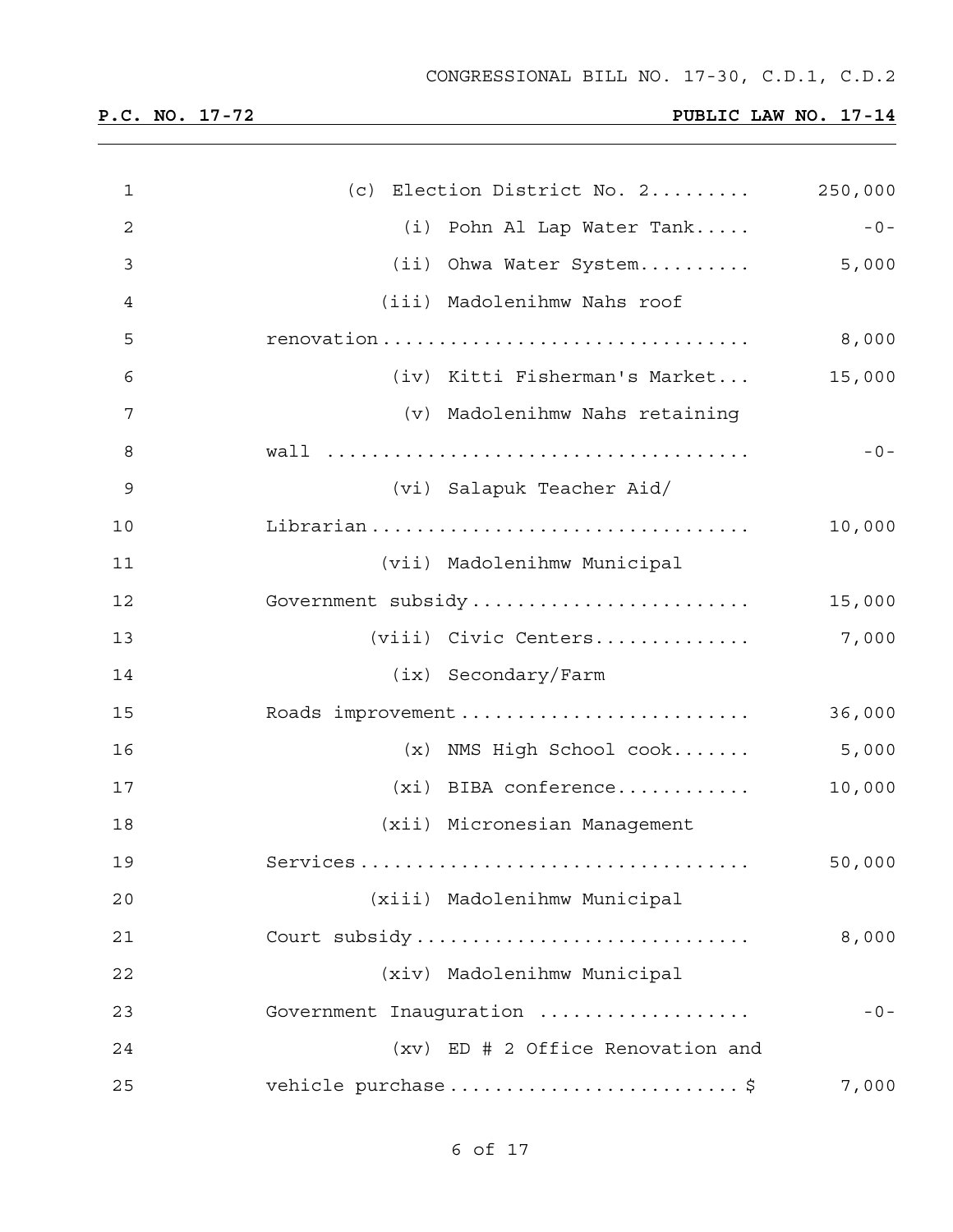# **P.C. NO. 17-72 PUBLIC LAW NO. 17-14**

| $\mathbf 1$    | (xvi) ED # 2 Water Delivery              |  |
|----------------|------------------------------------------|--|
| $\overline{2}$ | 40,000                                   |  |
| 3              | (xvii) Mand Development                  |  |
| 4              | Authority<br>5,000                       |  |
| 5              | (xviii) Madolenihmw Municipal            |  |
| 6              | Legislative branch subsidy<br>10,000     |  |
| 7              | (xix) Sapwalap Spur line                 |  |
| 8              | extension<br>$-0-$                       |  |
| 9              | (xx) ED #2 participation at the          |  |
| 10             | Kosrae Women Conference<br>2,000         |  |
| 11             | (xxi) Youth & Senior Citizen             |  |
| 12             | Programs<br>10,000                       |  |
| 13             | (xxii) Election District No. 2           |  |
| 14             | Operation<br>7,000                       |  |
| 15             | (d) Election District No. 3<br>250,000   |  |
| 16             | (i) U Municipal government's             |  |
| 17             | roads, bridges and channels improvement/ |  |
| 18             | beautification<br>65,000                 |  |
| 19             | (ii) Nett Municipal government's         |  |
| 20             | roads, bridges and channels improvement/ |  |
| 21             | beautification<br>40,000                 |  |
| 22             | (iii) Pingelap Community                 |  |
| 23             | Road Improvement<br>11,000               |  |
| 24             | (iv) Pingelap Community                  |  |
| 25             | Beautification project\$<br>10,000       |  |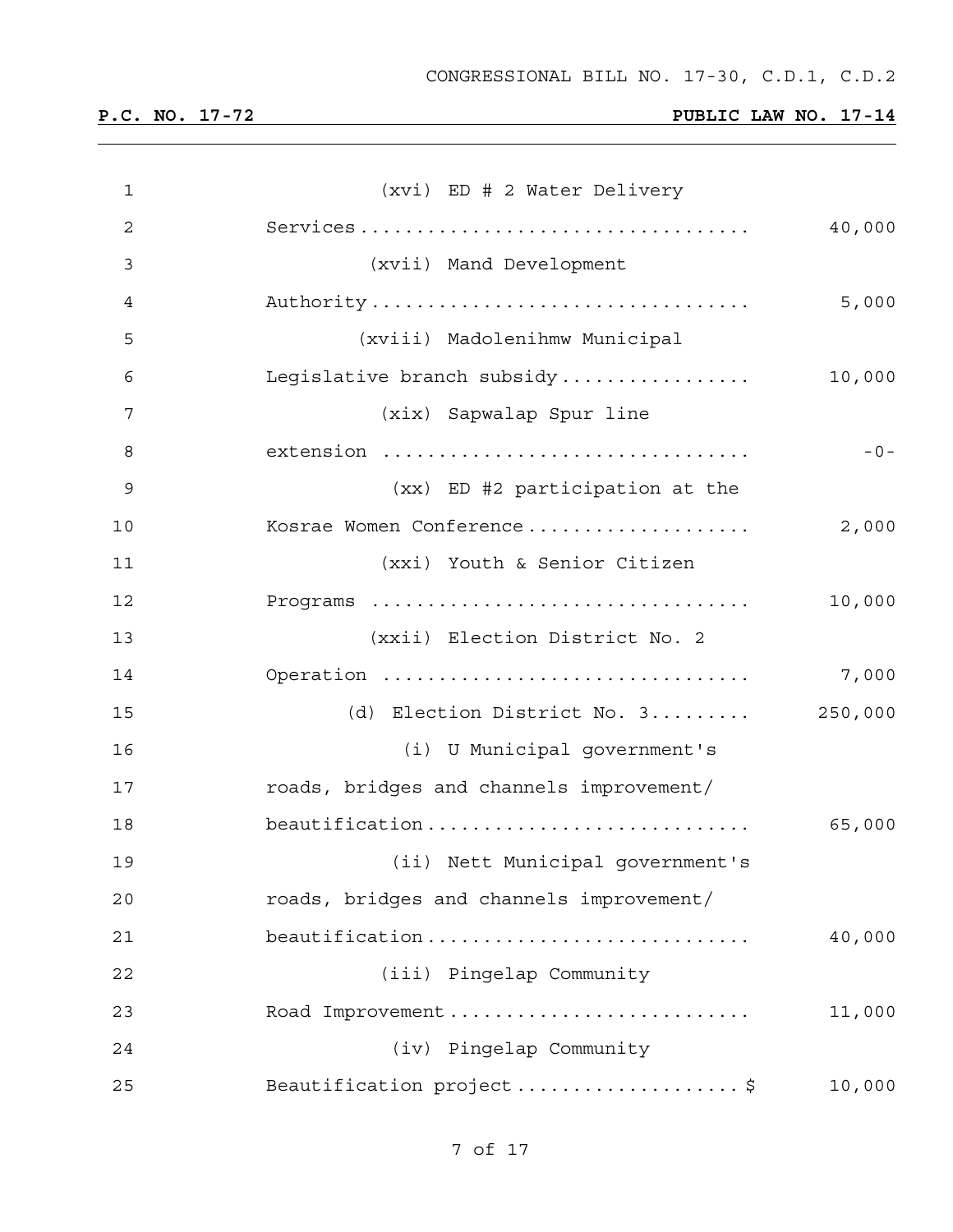| 1              | (v) Pingelap Community signs                  |  |
|----------------|-----------------------------------------------|--|
| $\mathbf 2$    | installation at channels and channel          |  |
| 3              | improvement<br>2,000                          |  |
| $\overline{4}$ | (vi) Development of                           |  |
| 5              | administration manual and financial           |  |
| 6              | management system for Pingelap Municipal      |  |
| 7              |                                               |  |
| 8              | (vii) Pingelap Municipal                      |  |
| $\mathsf 9$    | Government Training<br>4,000                  |  |
| 10             | (viii) Pingelap communities on                |  |
| 11             | Pohnpei and abroad social activities and      |  |
| 12             | 4,000<br>programs                             |  |
| 13             | (ix) Pingelap Municipal                       |  |
| 14             | Government Office renovations<br>8,000        |  |
| 15             | (x) Pingelap Municipal                        |  |
| 16             | Government Constitution referendum<br>3,000   |  |
| 17             | (xi) Pingelap Municipal                       |  |
| 18             | Government youth and senior citizens          |  |
| 19             | 4,000                                         |  |
| 20             | (xii) Pingelap Municipal                      |  |
| 21             | Government Woman's day activities<br>3,000    |  |
| 22             | (xiii) Pingelap Municipal                     |  |
| 23             | Government Project site monitoring<br>2,000   |  |
| 24             | (xiv) Pingelap Municipal Government           |  |
| 25             | Trust Fund 10 percent contribution\$<br>6,000 |  |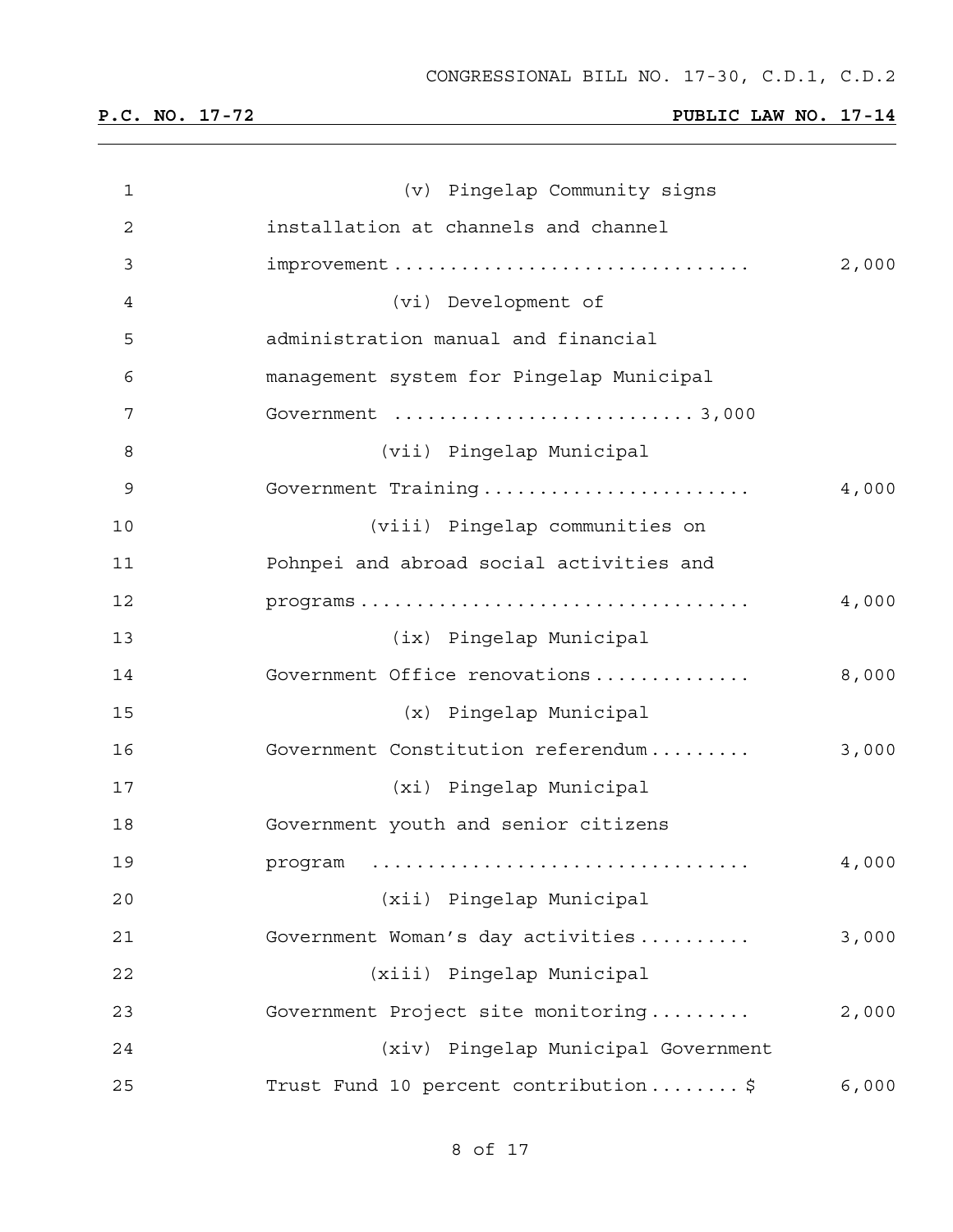| $\mathbf{1}$   | (xv) Mokil Municipal government's       |         |
|----------------|-----------------------------------------|---------|
| $\overline{2}$ | roads, bridges and channels             |         |
| 3              | improvement/beautification              | 60,000  |
| 4              | (xvi) Nett District Park Project.       | 25,000  |
| 5              | (4) State of Chuuk 1,336,000            |         |
| 6              |                                         | 201,000 |
| 7              | (i) Public Facilities                   |         |
| 8              | constructions, repair and renovation    | $-0-$   |
| 9              | (ii) Low Income Housing subsidy.        | 33,000  |
| 10             | (iii) Students/Farmers                  |         |
| 11             | land transportation                     | 26,700  |
| 12             | (iv) Financial contribution             |         |
| 13             | to Chuukese Associations in Hawaii/Guam | 10,000  |
| 14             | (v) Purchase of fishing                 |         |
| 15             | equipments & gears                      | 28,000  |
| 16             | (vi) Youth Groups' activities           |         |
| 17             | and programs                            | 14,000  |
| 18             | (vii) Basketball courts                 |         |
| 19             | construction                            | $-0-$   |
| 20             | (viii) Rural roads and                  |         |
| 21             | seawalls improvement                    | 12,000  |
| 22             | (ix) Patients referrals/                |         |
| 23             | Leadership travel                       | 15,000  |
| 24             | (x) Multipurpose Buildings              |         |
| 25             | repair and renovation\$                 | 10,000  |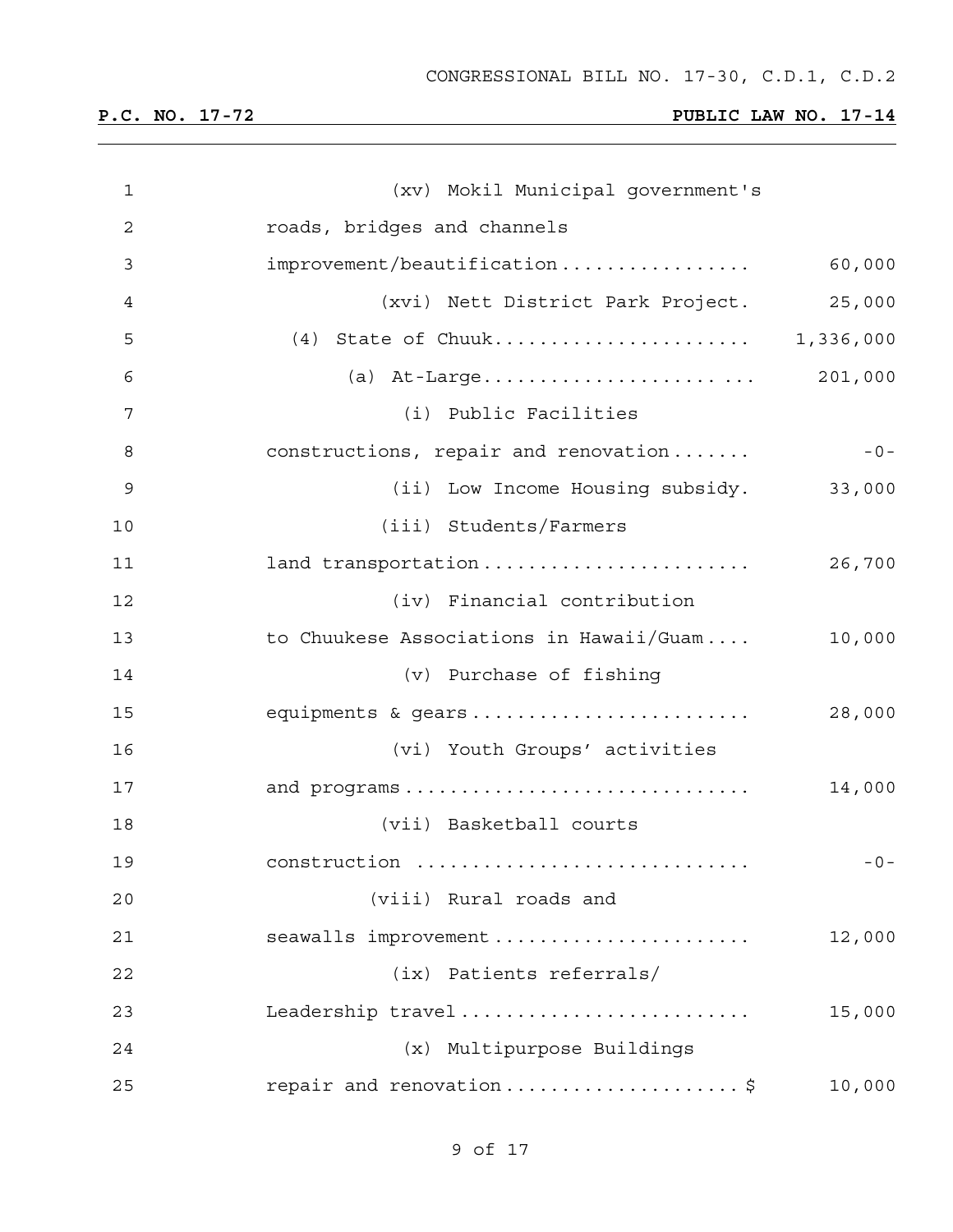| $\mathbf{1}$ | (xi) Women Sewing Project           | 10,000  |
|--------------|-------------------------------------|---------|
| 2            | (xii) Emergency Relief              |         |
| 3            | Assistance Fund  10,000             |         |
| 4            | (xiii) Project Management           | $-0-$   |
| 5            | (xiv) Social Security               |         |
| 6            | Premium Contribution                | 2,300   |
| 7            | (xv) Chuuk-Pohnpei - Sokehs         |         |
| 8            | community meeting hall construction | 5,000   |
| 9            | (xvi) Farming, Seedling and         |         |
| 10           | Farming tools                       | 5,000   |
| 11           | (xvii) Students' Financial          |         |
| 12           | Assistance                          | 10,000  |
| 13           | $(xviii)$ Land Transportation       | 10,000  |
| 14           | (b) Election District No. 1         | 236,000 |
| 15           | (i) Public Facilities               | 7,000   |
| 16           | (ii) Students' Transportation       | 18,000  |
| 17           |                                     | 15,000  |
| 18           | (iv) Community Centers'             |         |
| 19           | Renovation                          | 50,000  |
| 20           | (v) Leadership Travel               | 18,000  |
| 21           | (vi) Leadership conference          | 22,000  |
| 22           | (vii) Associations' financial       |         |
| 23           | assistance/contributions            | 11,000  |
| 24           | (viii) Project Management/          |         |
| 25           | Contractual Services\$              | $-0-$   |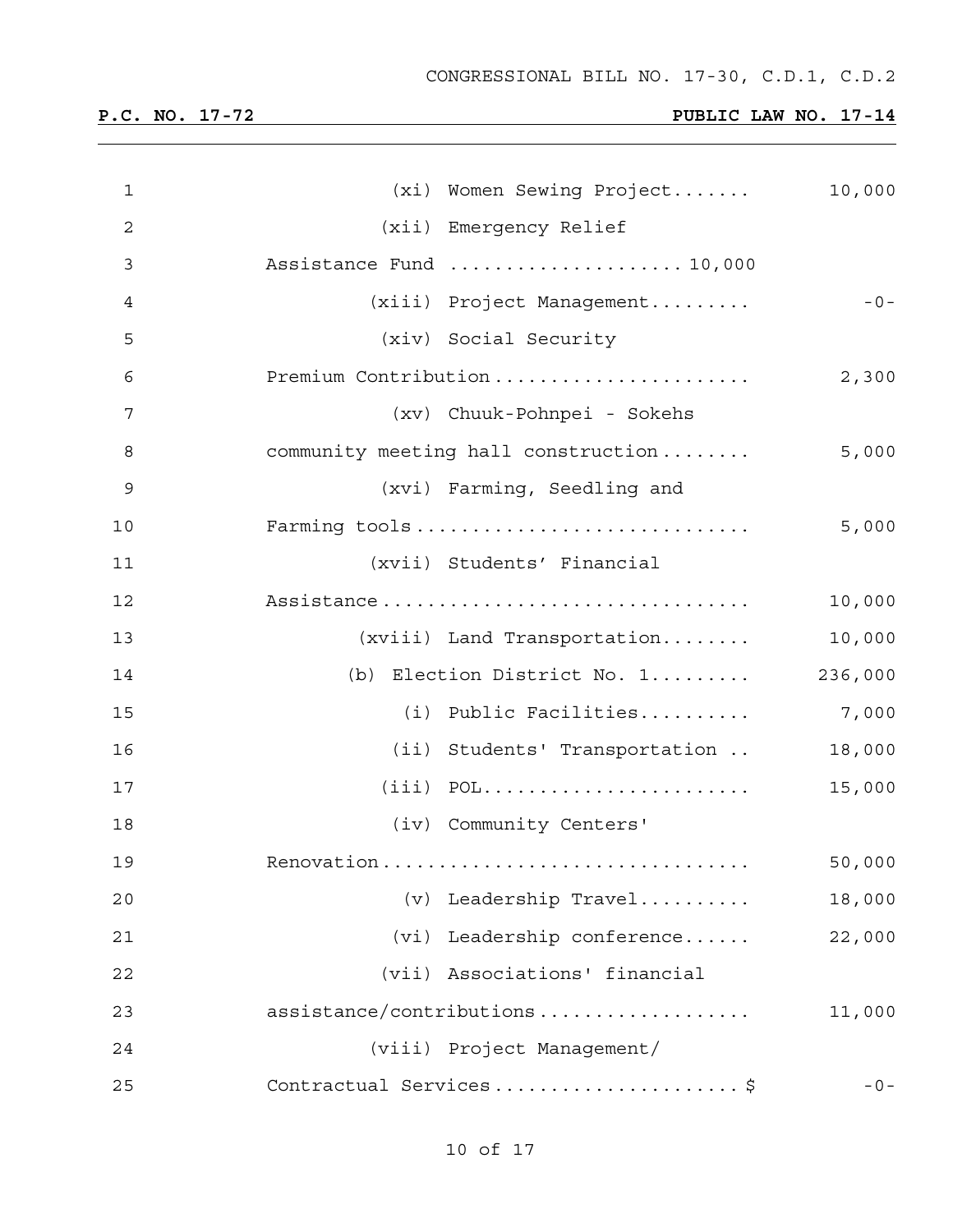and the control of the control of the control of the control of the control of the control of the control of the

| $\mathbf 1$  | (ix) Roads Improvement             | 8,000  |
|--------------|------------------------------------|--------|
| $\mathbf{2}$ | $(x)$ Airport site clearance       | 4,500  |
| 3            | (xi) Nema Municipal Government     |        |
| 4            |                                    | 6,000  |
| 5            | (xii) Losap Municipal              |        |
| 6            | Government subsidy                 | 5,000  |
| 7            | (xiii) Pis-Emwar Municipal         |        |
| 8            | Government subsidy                 | 5,000  |
| 9            | (xiv) Namoluk Municipal            |        |
| 10           | Government subsidy                 | 5,000  |
| 11           | (xv) Ettal Municipal               |        |
| 12           | Ordination celebration             | 5,000  |
| 13           | (xvi) Moch Municipal               |        |
| 14           | Government subsidy                 | 6,000  |
| 15           | (xvii) Kuttu Municipal             |        |
| 16           | Government subsidy                 | 5,000  |
| 17           | (xviii) Ta Municipal Government    |        |
| 18           |                                    | 5,000  |
| 19           | (xix) Satowan Municipal            |        |
| 20           | Government subsidy                 | 6,000  |
| 21           | (xx) Lekinioch Municipal           |        |
| 22           | Government subsidy                 | 6,000  |
| 23           | (xxi) Oneop Municipal              |        |
| 24           | Government subsidy                 | 5,500  |
| 25           | (xxii) Youth Centers Renovation \$ | 13,000 |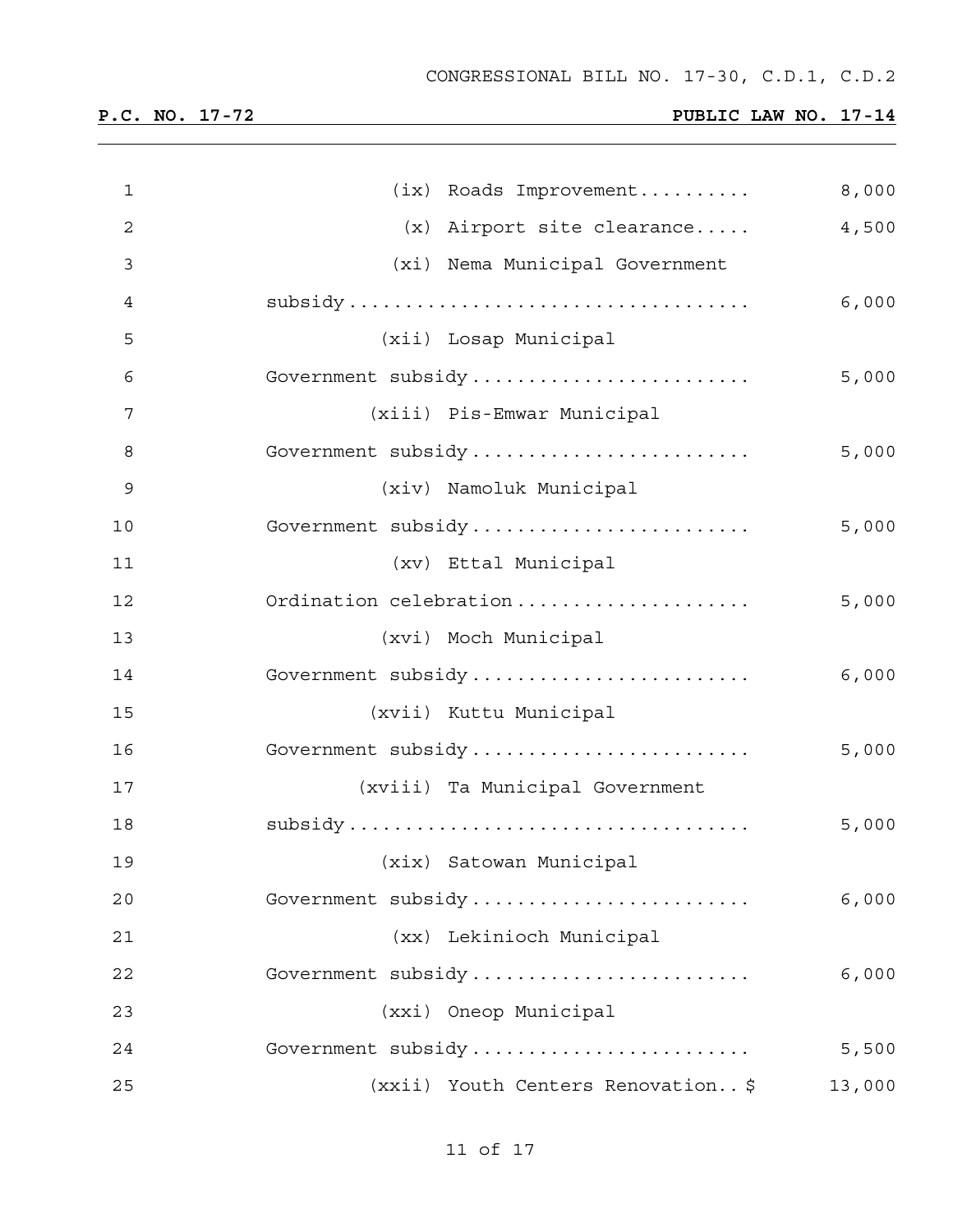| $\mathbf 1$    | (xxiii) Students' Financial                         |        |
|----------------|-----------------------------------------------------|--------|
| $\overline{2}$ | Assistance                                          | 5,000  |
| 3              | (xxiv) Youth Musical Instruments                    | 5,000  |
| 4              | $(xxy)$ CSCIP                                       | $-0-$  |
| 5              | (c) Election District No. $2 \ldots \ldots$ 215,000 |        |
| 6              | (i) Students' Financial                             |        |
| 7              | Assistance                                          | 15,000 |
| 8              | (ii) Housing Renovation                             |        |
| 9              | Assistance                                          | 25,000 |
| 10             | (iii) Water Sources Systems                         |        |
| 11             |                                                     | 25,000 |
| 12             | (iv) Rural Roads Improvement                        |        |
| 13             |                                                     | 50,000 |
| 14             | (v) Human Remains                                   |        |
| 15             | Repatriation                                        | 5,000  |
| 16             | (vi) Community Buildings                            |        |
| 17             | Rehabilitation Project                              | 25,000 |
| 18             | (vii) Youth Facilities                              |        |
| 19             | Development Supplemental Funding                    | 25,000 |
| 20             | (viii) Disaster/Emergency                           |        |
| 21             | Relief Assistance Fund                              | 15,000 |
| 22             | (ix) Farming Supplemental                           |        |
| 23             |                                                     | 15,000 |
| 24             | (x) Project Management                              | $-0-$  |
| 25             | (xi) Weno Municipal Government                      |        |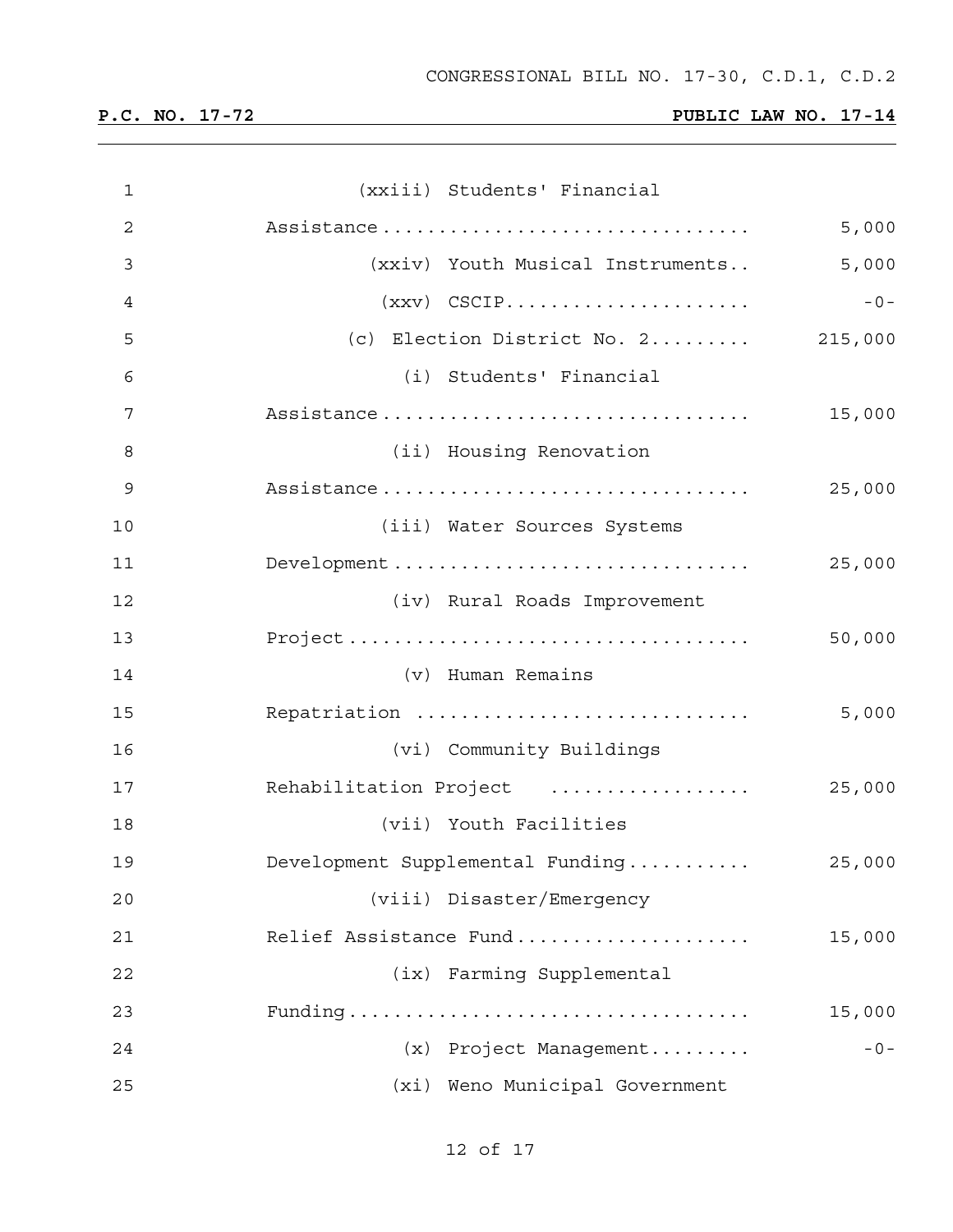| $\mathbf{1}$   | Special Election\$               | 5,000   |
|----------------|----------------------------------|---------|
| $\overline{c}$ | (xii) Fono Municipal Government  |         |
| 3              |                                  | 5,000   |
| 4              | (xiii) Piis-Panau Municipal      |         |
| 5              | Government subsidy               | 5,000   |
| 6              | (d) Election District No. 3      | 230,000 |
| 7              | (i) Housing & Community Halls    | 40,000  |
| 8              | (ii) Fishing projects            | 35,000  |
| 9              | (iii) Municipal governments'     |         |
| 10             |                                  | 36,000  |
| 11             | (iv) Land purchase/acquisition   | 10,000  |
| 12             | (v) Public Facilities'           |         |
| 13             | repair/renovation                | 15,000  |
| 14             | (vi) Youth Groups sports &       |         |
| 15             |                                  | 10,000  |
| 16             | (vii) Project Management/Travel  | 4,000   |
| 17             | (viii) Tourism promotions/       |         |
| 18             | Entrepreneurship subsidy         | 30,000  |
| 19             | $(ix)$ Land transportation       | 15,000  |
| 20             | (x) Farming projects &           |         |
| 21             | Solar Power system               | 10,000  |
| 22             | Social Relief Assistance<br>(xi) | 10,000  |
| 23             | (xii) NGOs' funding assistance   | 10,000  |
| 24             | (xiii) Sewing Project            | 5,000   |
| 25             | (e) Election District No. 4 \$   | 225,000 |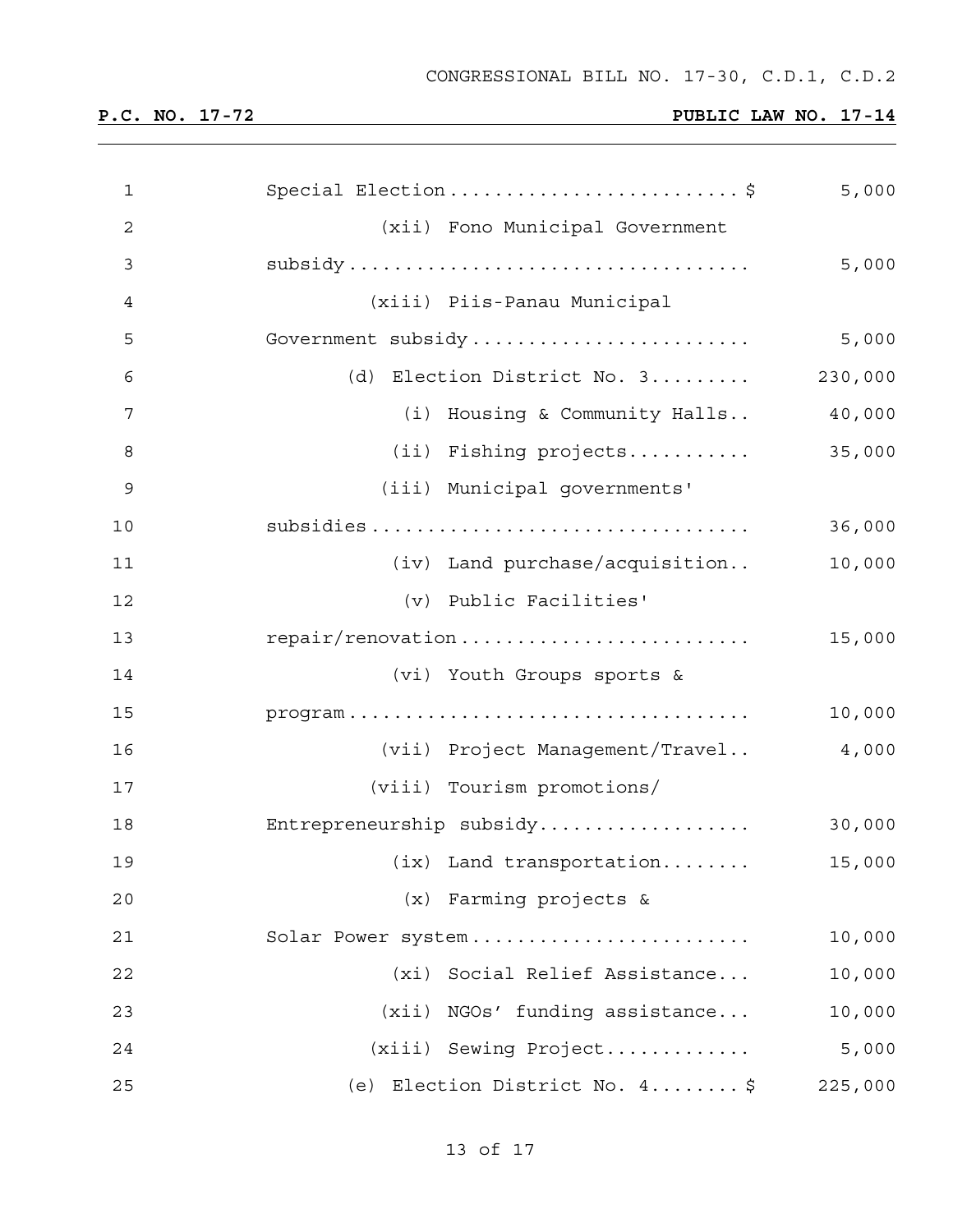| 1            | (i) Fishing Project               | 35,000 |
|--------------|-----------------------------------|--------|
| $\mathbf{2}$ | (ii) Wonip Road                   |        |
| 3            | improvement/beautification        | 10,000 |
| 4            | (iii) Paata Road Improvement      | 10,000 |
| 5            | (iv) Leadership Exposure &        |        |
| 6            |                                   | 10,000 |
| 7            | (v) Water System Project          | 10,000 |
| 8            | (vi) Land Transportation          | 25,000 |
| 9            | (vii) Disaster Relief Assistance. | 15,000 |
| 10           | (viii) FDA Operation              | $-0-$  |
| 11           | (ix) Low Income Housing           | 30,000 |
| 12           | (x) Polle Municipal               |        |
| 13           | government subsidy                | 10,000 |
| 14           | (xi) Ramanum Municipal            |        |
| 15           | government subsidy                | 10,000 |
| 16           | (xii) Udot Municipal              |        |
| 17           | government subsidy                | 10,000 |
| 18           | (xiii) Youth Groups               |        |
| 19           | activities/programs               | 20,000 |
| 20           | (xiv) Multipurpose Building       |        |
| 21           | repair/renovation                 | 10,000 |
| 22           | (xv) Students' financial          |        |
| 23           | assistance                        | 10,000 |
| 24           | $(xvi)$ CSCIP                     | $-0-$  |
| 25           | (xvii) Sewing project\$           | 10,000 |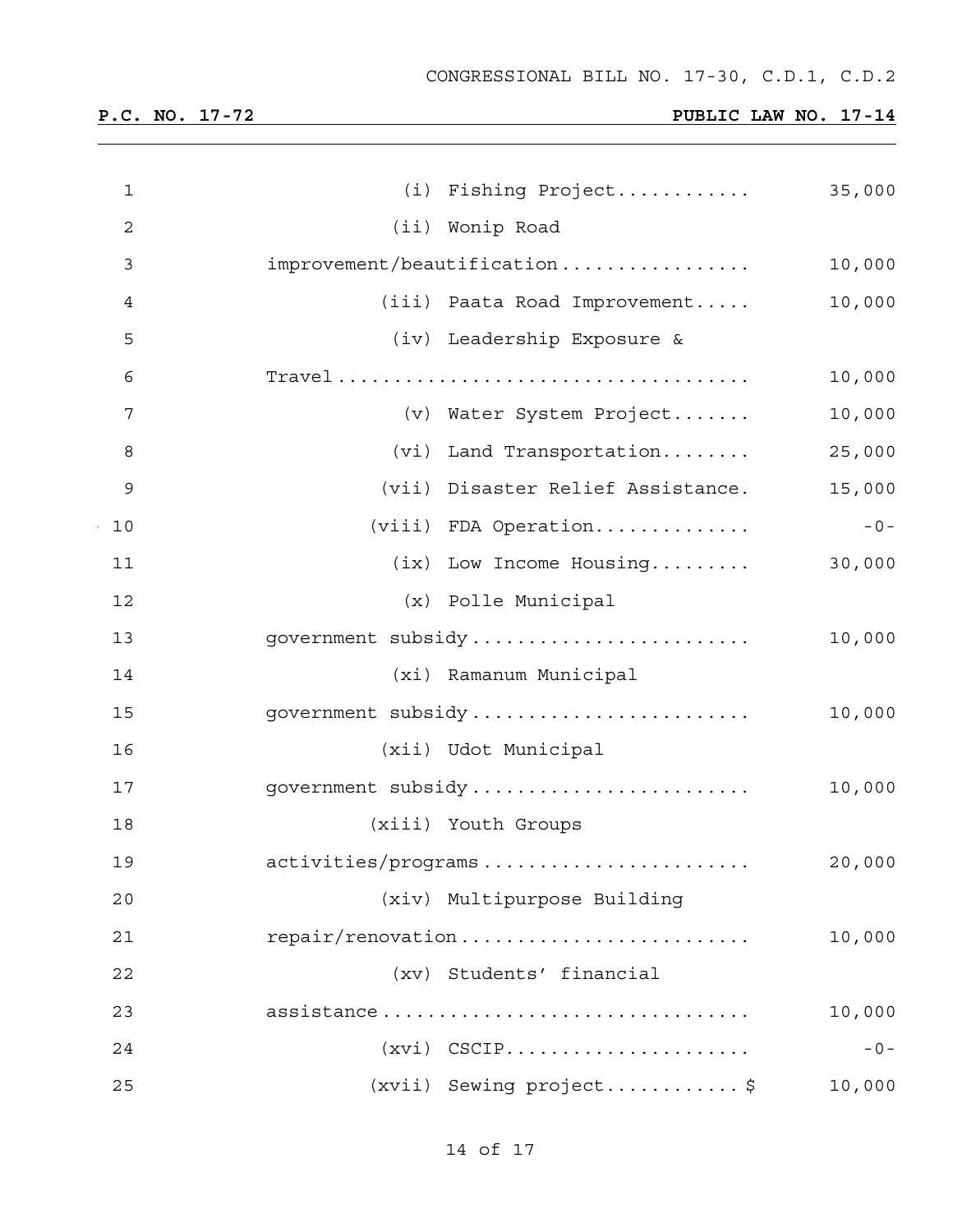| 1  | (f) Election District No. 5                                   | 229,000 |
|----|---------------------------------------------------------------|---------|
| 2  | (i) Transportation expenses relating                          |         |
| 3  | to human remains and related costs                            | 15,000  |
| 4  | (ii) Municipal projects/                                      |         |
| 5  |                                                               | 81,000  |
| 6  | (iii) Disaster Relief Assistance.                             | 26,000  |
| 7  | $(iv)$ Transportation needs                                   | 10,000  |
| 8  | (v) Contractual Services for project                          |         |
| 9  | coordinators                                                  | 14,000  |
| 10 | (vi) COM-FSM Students' Financial                              |         |
| 11 | Assistance                                                    | 23,000  |
| 12 | (vii) Multipurpose building                                   |         |
| 13 | construction/renovation                                       | 9,000   |
| 14 | (viii) Ice Plant repair or                                    |         |
| 15 | purchase                                                      | 7,000   |
| 16 | (ix) Election District No. 5                                  |         |
| 17 | Association subsidies                                         | 9,000   |
| 18 | (x) Contractual Services                                      |         |
| 19 | for Grant writers                                             | $-0-$   |
| 20 | $(xi)$ Transportation needs                                   | 27,000  |
| 21 | (xii) Contractual Services for                                |         |
| 22 | Teachers at Halls Islands High School,                        |         |
| 23 | Chuuk State                                                   | 8,000'' |
| 24 | Section 2. Section 2 of Public Law No. 16-18, as amended      |         |
| 25 | by Public Law No. 16-24, is hereby further amended to read as |         |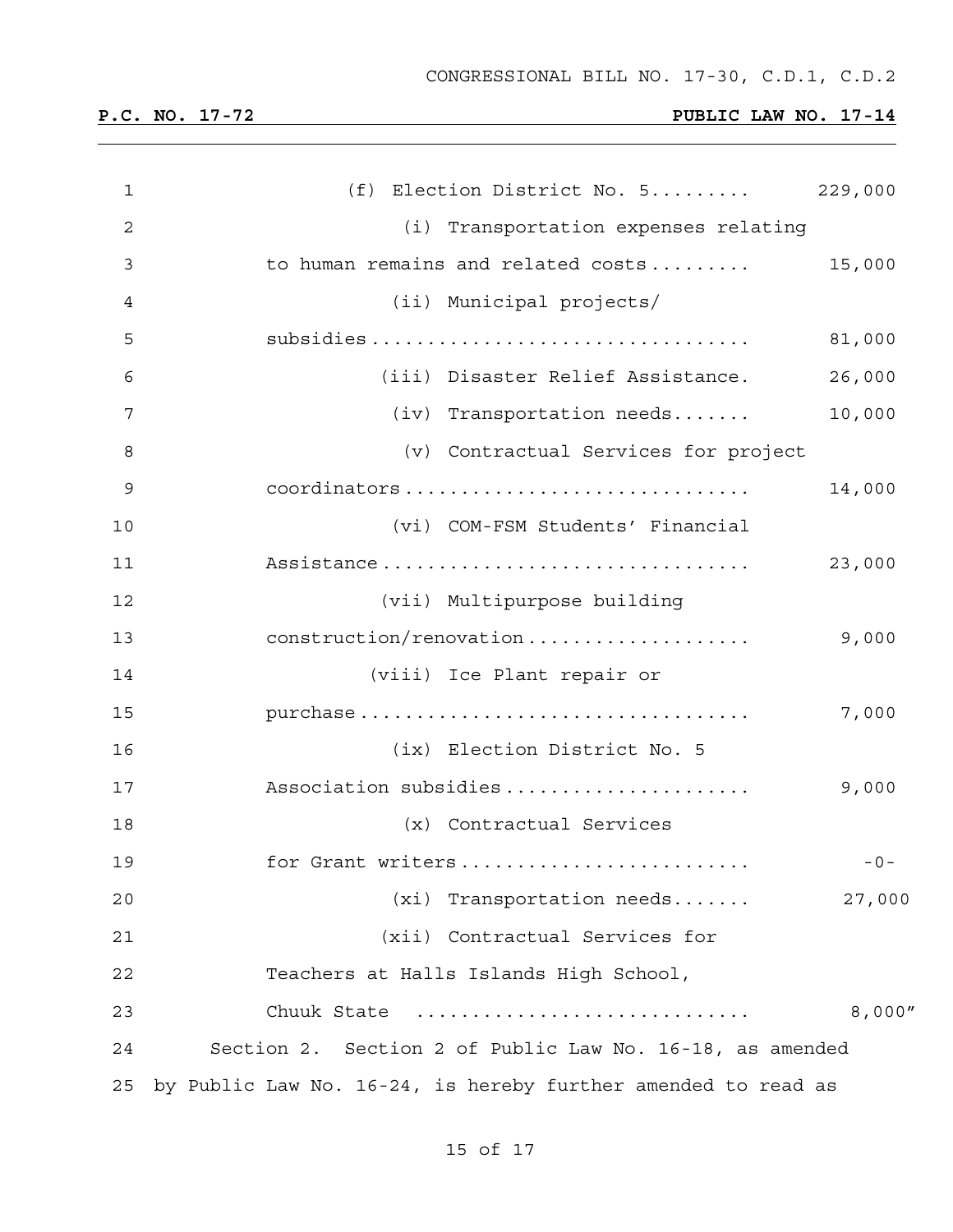1 follows:

| 2              | "Section 2. Allotment and management of funds and lapse          |
|----------------|------------------------------------------------------------------|
| 3              | All funds appropriated by this act shall be<br>date.             |
| $\overline{4}$ | allotted, managed, administered and accounted for in             |
| 5              | accordance with applicable laws, including, but not              |
| 6              | limited to, the Financial Management Act of 1979. The            |
| 7              | allottee shall be responsible for ensuring that these            |
| 8              | funds, or so much thereof as may be necessary, are used          |
| 9              | solely for the purpose specified in this act, and that           |
| 10             | no obligations are incurred in excess of the sum                 |
| 11             | appropriated. The allottee of the funds appropriated             |
| 12             | under section 1 of this act shall be the President of            |
| 13             | the Federated States of Micronesia or his designee;              |
| 14             | PROVIDED THAT the allottee of funds appropriated under           |
| 15             | sections $1(4)(a)$ , $(b)$ , $(d)$ , $(e)$ and $(f)$ of this act |
| 16             | shall be the Chuuk Commission on Improvement Project             |
| 17             | (CSCIP) and that the allottee of funds appropriated              |
| 18             | under subsection $1(4)(f)(vi)$ of this act shall be the          |
| 19             | President of the College of Micronesia-FSM.<br>The               |
| 20             | allottee of funds appropriated under section 1(1) of             |
| 21             | this act shall be the Governor of the State of Yap.<br>The       |
| 22             | authority of the allottee to obligate funds appropriated         |
| 23             | by this act shall not lapse."                                    |
|                |                                                                  |

24

25 Section 3. This act shall become law upon approval